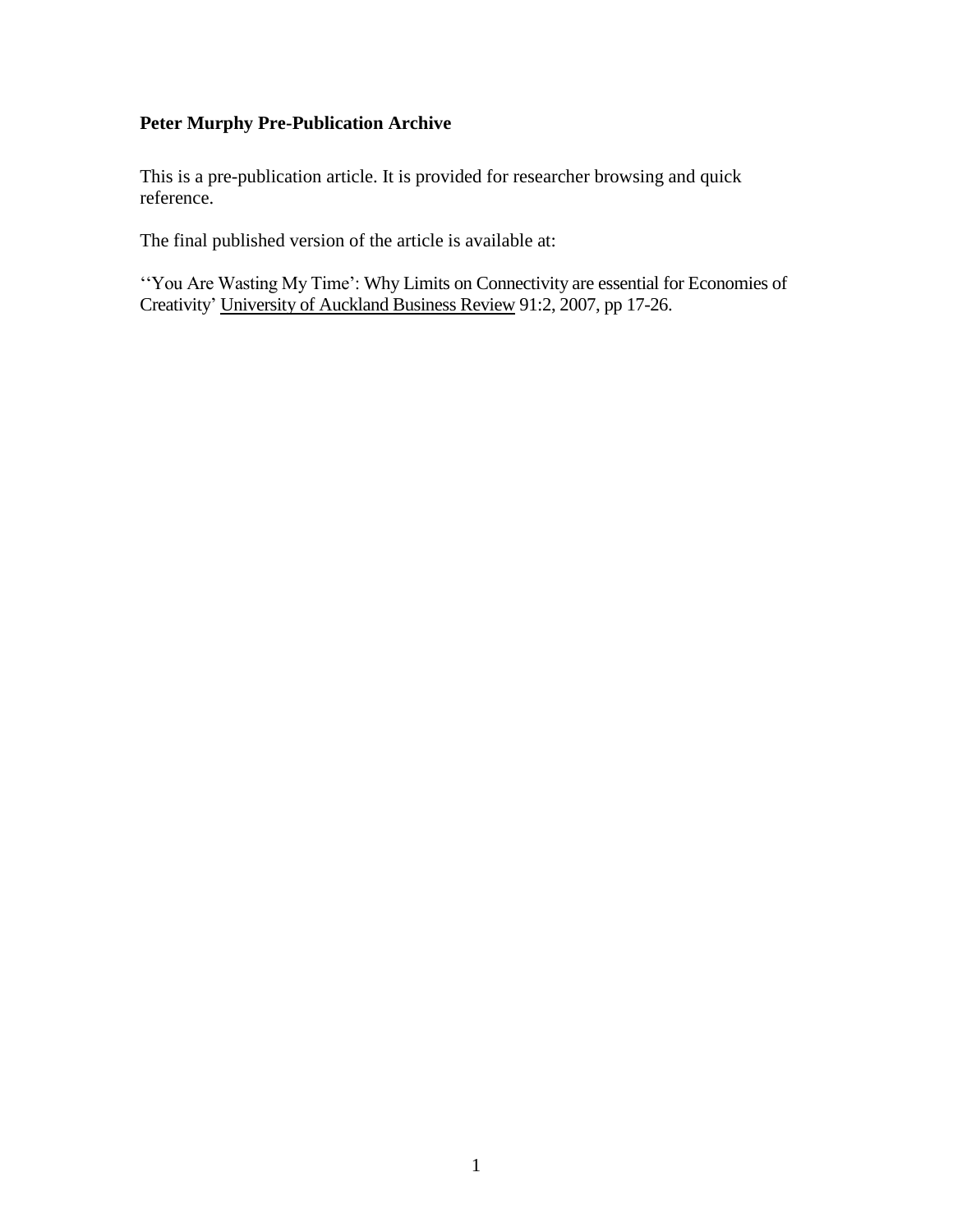# *'You Are Wasting My Time'***: Why Limits on Connectivity are essential for Economies of Creativity**

*Peter Murphy*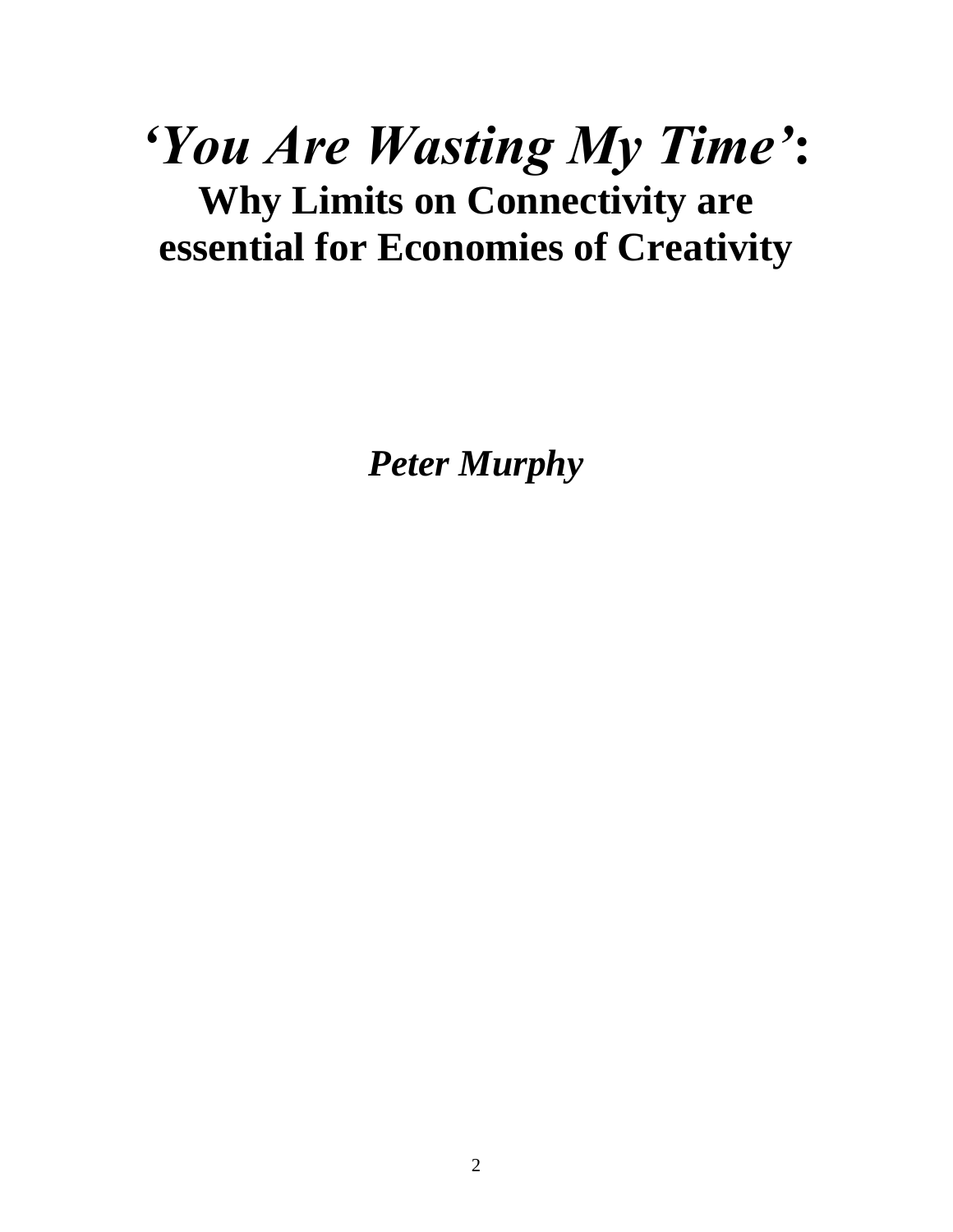### **The Anxiety to Connect**

I carry a palm-size Personal Digital Assistant in my pocket. It incorporates a mobile phone. Anyone can call me, no matter where I am, anytime of the day or night, from anywhere in the world. My phone number, like my email address, is public. It is on the web. Anyone can look it up in a few seconds. My PDA has a wireless Internet connection. I can download my email wherever I am. My Digital Assistant also has a 2GB memory card and stock office software applications (Word, XL, etc.). I can create, send and receive virtually any standard business document at any time, in any place, for any purpose. I am connected.

This level of connectivity in society is impressive, especially for anyone who (like me) came of age in the pre-digital age. But, like anything else in life, it possible to have too much of a good thing. It is possible to be *too* connected. I am not about to suggest that we switch off the lights. Antediluvian measures like shutting down email are not in any sense persuasive. There is a lot of value in being connected. But connection is not an unalloyed good. Connection can be productive and satisfying. But it can also be unproductive and frustrating.

Connectivity is the life blood of business and professional life. Today customers, audiences, clients, vendors, professionals, and peers all link to us through electronic means. There are many functions that we could not carry out without this electronic mediation. The connectivity that it makes possible also has an emotional resonance. Human beings crave the recognition and reassurance that connection brings.

We see this everyday in the office. Small things are always going wrong in offices. Something doesn't work. Someone can't quite do what is expected of them. In these cases, the instinct is to 'make contact'. Questions are addressed to peers or managers. Often this is done for nothing more than reassurance. Even if we are completely lost, we still want assurance that we are doing the right thing. We may have no idea what the right thing is, for so much about human action is uncertain. This is true even in the highly regulated environments of organizations and institutional work places. We have all observed that, oftentimes, it is the 'rule followers' (those who have very rigid conceptions of behavior) who end up being the most lost in these environments and the most in need of reassurance that what they are doing is right. But, no matter who it is, no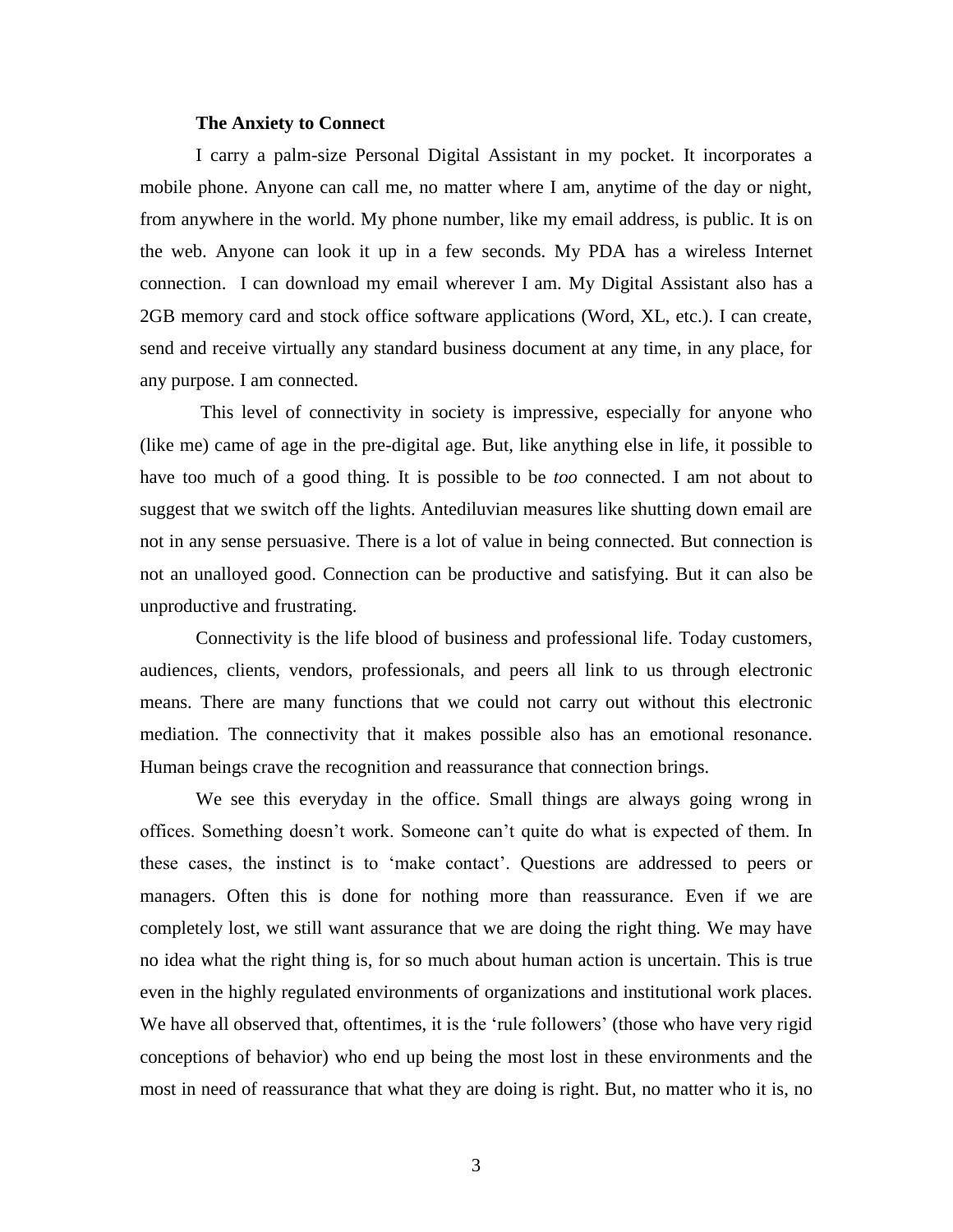matter whether it is the rule fetishists or the rule flouters, everyone values even the smallest gestures of recognition that come with communicating with others.

Electronic connectivity makes ritual demands for recognition easy to make. Such demands are usually implicit. They are part of the subtext of communication. I write to you not just to inform you of something but in the expectation that you will acknowledge me by writing back to me. I speak in order to be spoken to. Electronic messaging has made such invisible reciprocities easy to enact. This simplicity is a social good. We value the effortlessness of so much of contemporary digital communications—the flick of the wrist and the couple of taps of the finger that has us talking to our friend. But even virtues have their vices. For the caller seeking out a friend, the simplicity of network communications is a virtue. For the friend, being called up is welcome—unless, that is, the friend is stressed or busy or moody, or in any other state where communication is not desired.

The line between loving and hating talking to people can be very thin at times. The ease of contemporary communications amplifies what we love about chatting with others. But it also amplifies what we hate about it. Take, for example, the nervous employee who fires off email after email—constantly 'checking' what to do. At a certain point, this communication switches from being productive to being unproductive. In an office, some 'checking' makes functional sense. It also makes emotional sense. We check to avoid mistakes. We also check as a ritual way of introducing ourselves if we are new to a work place. But 'too much' checking is both dysfunctional and emotionally childish. It crosses an invisible line. It exceeds a necessary limit. This is the limit that others place on us communicating with them. Each of us normally want our fellows to communicate with us but we also protect ourselves against too much of this communication.

Too much communication distracts us from time with our own thoughts. This is the time that we use to order and organize our perception of the world. When that organization is disrupted, the otherwise welcome call or email becomes intrusive—and we become irritable. Even if it is our friend calling, our nerves are wracked. In the digital age, as electronic communications have become pervasive, the probability of a communication suddenly switching from being relaxing to being taxing has multiplied.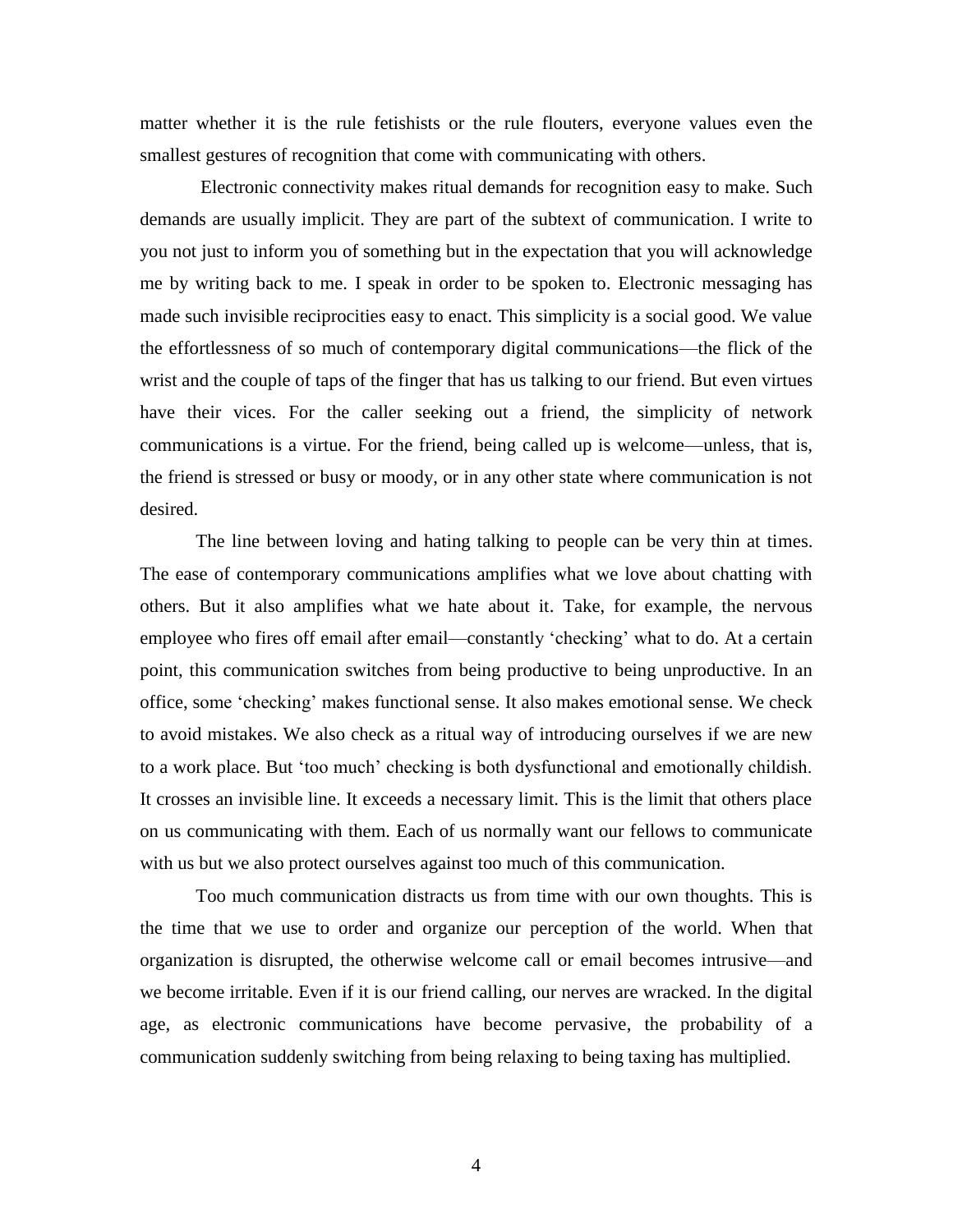What has accompanied this is an increase in the amount of unnecessary and unproductive communication, both in a functional and emotional sense.<sup>1</sup> Messaging driven by anxiety is a classic instance of this. Its prevalence in the workplace, though, is not simply an effect of technology. Rather electronic technology amplifies deeper social trends. The underlying reality is that modern organizational life tends toward systemic uncertainty. This perhaps was not what was intended by the pioneers of modern organizations. Business firms for example developed in order to reduce the contingency of markets. Yet they never really escaped market-driven change. Moreover the rules that firms created to replace markets often proved themselves to be an unintended source of uncertainty. Divining the meaning of organizational rules and policies became one of the spectator sports of last century's white collar classes. The dream of the twentieth century was organized life where human action would be planned, and certainty would trump contingency. Little of this proved to be true in practice.

Some people cope with uncertainty well, others do not. Those who have difficulty living with uncertainty often see communication as a balm for anxiety. They send out 'messages' looking for reassuring responses. That, of course, is human, all-too-human. Everyone understands human frailty. But what is sometimes less understood is the impact that such communication has on others. This is especially true in the case of electronic communications. Electronic communication developed in the first place as machine-tomachine communication, permitting scientists in laboratories to access data on machines thousands of miles away. There is a sense in which communicants today often fail to clearly distinguish between communicating with another person and posting to a machine. Electronic communication made possible the easy storing and retrieval of a vast amount of data. But the data model translates poorly into human communications. When I email a person, I am not dropping down data on a machine which someone else might or might not access at their convenience. I am sending a communication in which a response is expected. I am making a claim on another person. That is a claim that is supported by social norms. Communication of this kind comes with an ethical tag attached to it. But it is an ethical tag that often has unethical consequences. For if the communication that is sent is unnecessary (an effect, say, of uncontrolled anxiety), and yet it activates the moral expectations that a message sent will be responded to (a nod to a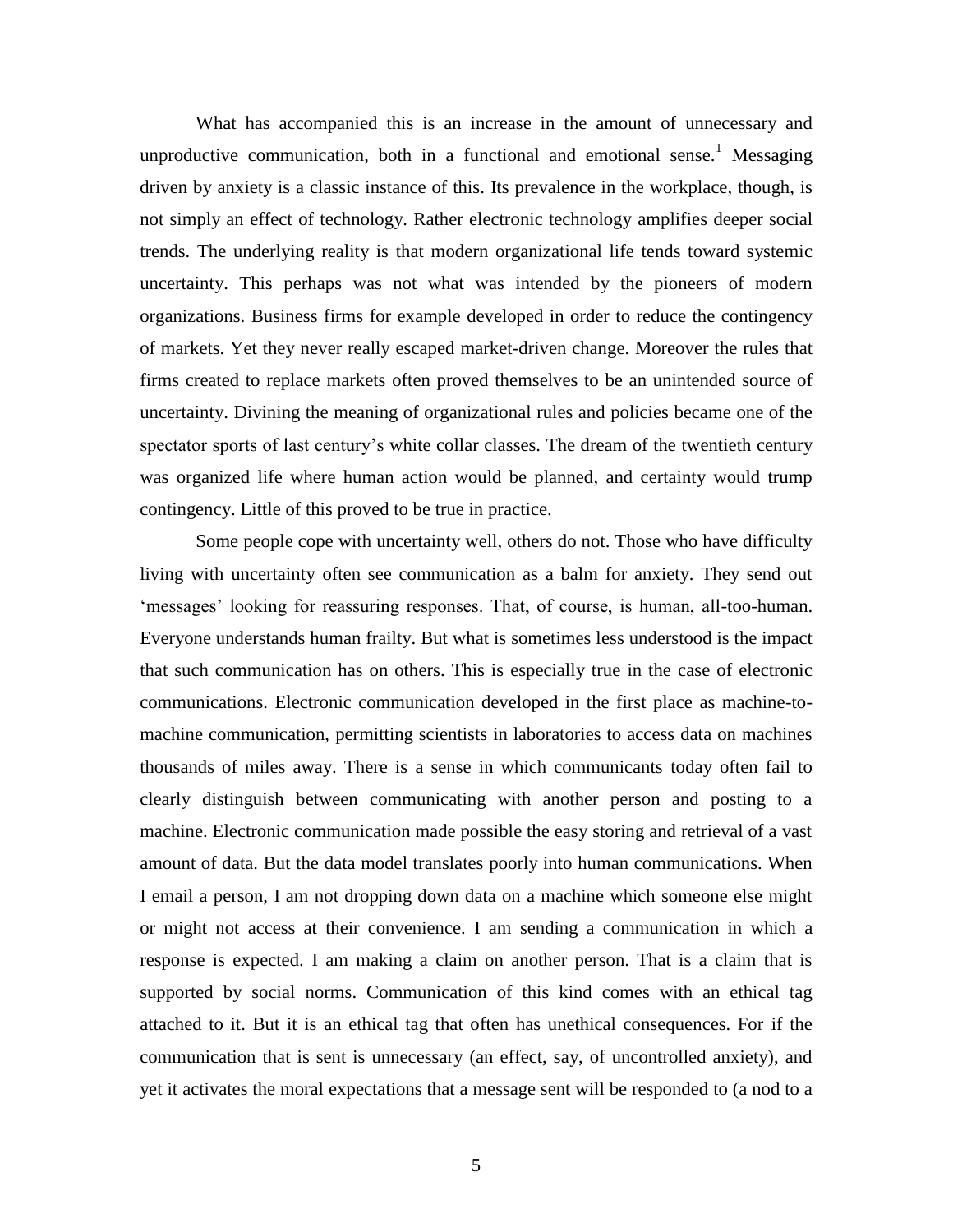passerby will be met with a nod in return), then the consequence of this, if it occurs on a large scale, can be quite damaging. Put bluntly, it can amount to the stealing of time.

#### **The Economy of Time**

In modern life, as the time lines for all human activities shrink, even though we live longer, the scarcest thing that we have is time. In the nineteenth century, classical economists talked confidently of land, labor and capital being the principal factors of production—their successors added 'organization' to this list. Today this picture has radically changed. For one thing, investment capital is much more readily available. This is thanks to the vast wealth created in the last two hundred years, on a scale unprecedented in human history, and the large retail banking systems that followed in the wake of this. The 'green revolution' had a similar impact on the scarcity of land. Labor also is less scarce than it was two hundred years ago. The nineteenth-century revolution in ocean-going transport and the resulting waves of global immigration allowed wealthy countries to tap previously inaccessible pools of unskilled labor across the face of the earth. Today information and communication technologies are permitting advanced economies to access skilled labor abroad without anyone moving anywhere.

In the wealthiest countries, the factor of production that is most scarce today is time. Two hundred years ago even the richest societies had a large amount of unused time on their hands. This was true even in those Protestant societies that had begun to develop a methodical relationship to time. Even in these cases, people waited patiently for the cold of winter or the heat of summer to pass. Today, we longer wait patiently. If the document is not on my desk tomorrow, I will loose faith in you. Our sense of trust in our fellows has become interwoven with our expectations of instant response. Partly this is a function of the fact that modern transport communications and modern electronic communications allow us to respond to anything with speed. Yet it is also, perversely, a function of the fact that we have *less* time.

As the pace of time accelerates, the time available to us diminishes. The faster we act, the faster we must act. The result is that we are chronically time deficient, even when we are capital rich and flushed with labor. Thus the time cycle of projects continually shrinks. The medieval European cathedrals were built across centuries. A suburban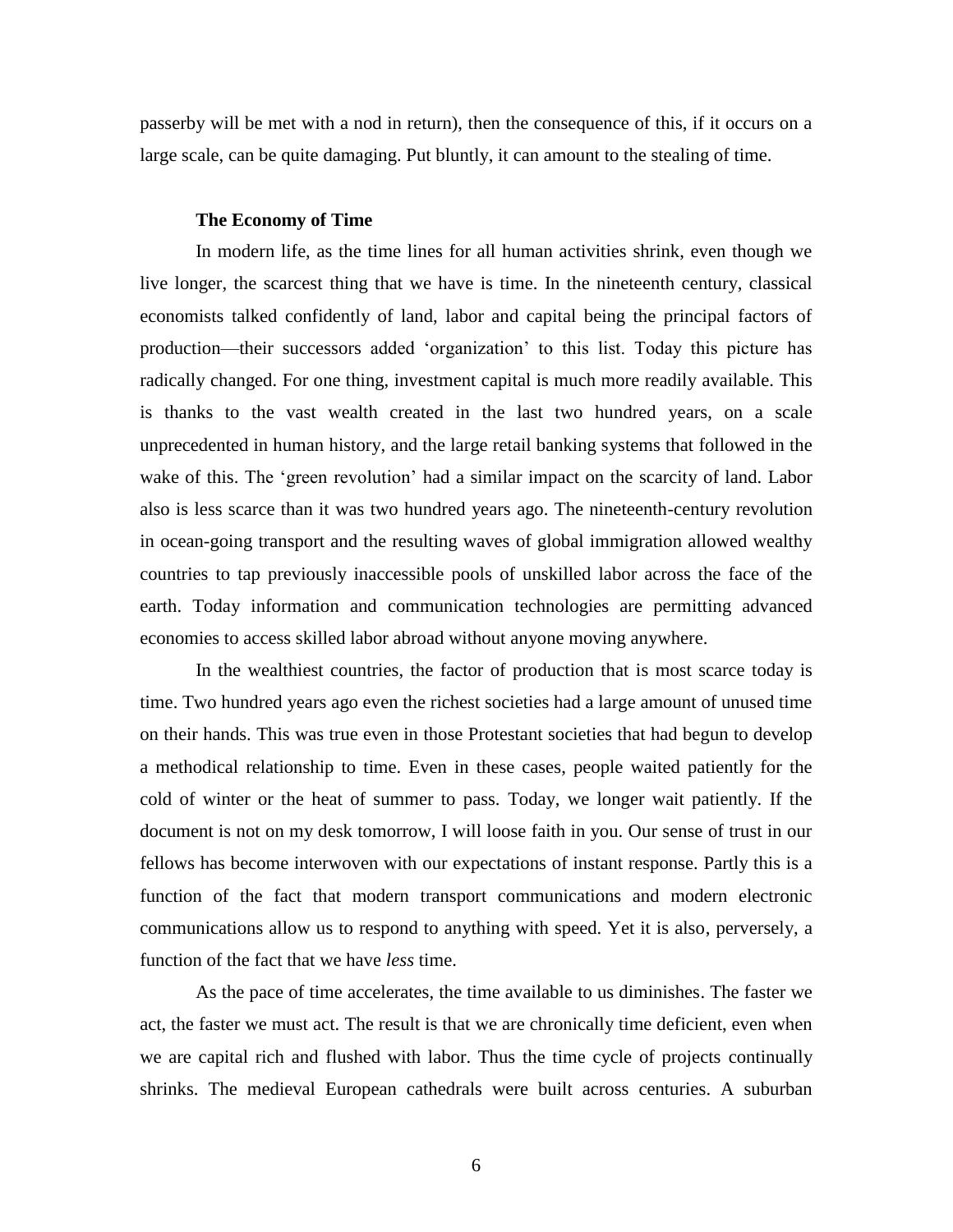housing division today is built in a couple of months. We work much more methodically than our medieval forbears did. The Protestant ethic gave us time discipline and a discomfort with wasting time. But other time qualities have emerged more recently. 'Now', 'in an instant', 'nanosecond' time figure prominently in our present time conception—electronic communication both reflects and amplifies this phenomenon. We find it more difficult to wait. Patience is no longer a virtue.

To fulfill the demands of 'now' time, we have to respond fast. To send an email follow up two weeks later seems like a conspicuous failure. The sender can not be on top of things. We apologize for our tardiness. We crave forgiveness. We were sick. Our friend died. Catastrophe struck us. That is why we could not respond. This pace of things creates anxieties. Employees, managers, clients, and peers—everyone worries if they have enough time to finish a project.

This is not just the classic anxiety of the age of the Protestant ethic. The old anxiety was 'am I methodical enough to organize all of the parts of the project to bring it to a successful conclusion?' Discipline and careful planning was the answer to the worry of whether each party to the project could contribute their part 'on time'. Time in general makes human beings uneasy. Time is the repository of contingency, of what might be, which includes what might go wrong. The newer kind of anxiety, though, is less fixated on methodical approaches to master contingency. Increasingly we replace regulatory method with responsive reflex.

This is the effect of a new kind of institutional power. In most advanced economies in the last two centuries, procedures replaced command structures. Impersonal policy and managerial rules eclipsed patrimonial and loyalty systems. Today a further shift is occurring. Responses to queries are becoming as important technique for managing contingency, or kidding ourselves that we do control contingency, as older kinds of methodical planning. In contemporary organizations requests for information and demands for reporting escalate remorselessly. Planning is now often interpolated in those reporting processes. Requests for information invariably contain powerful assumptions about how we are to proceed.

This kind of 'infarchy' or rule by reporting has been intensified by information technologies. The better the communication technology is, the more scope there is for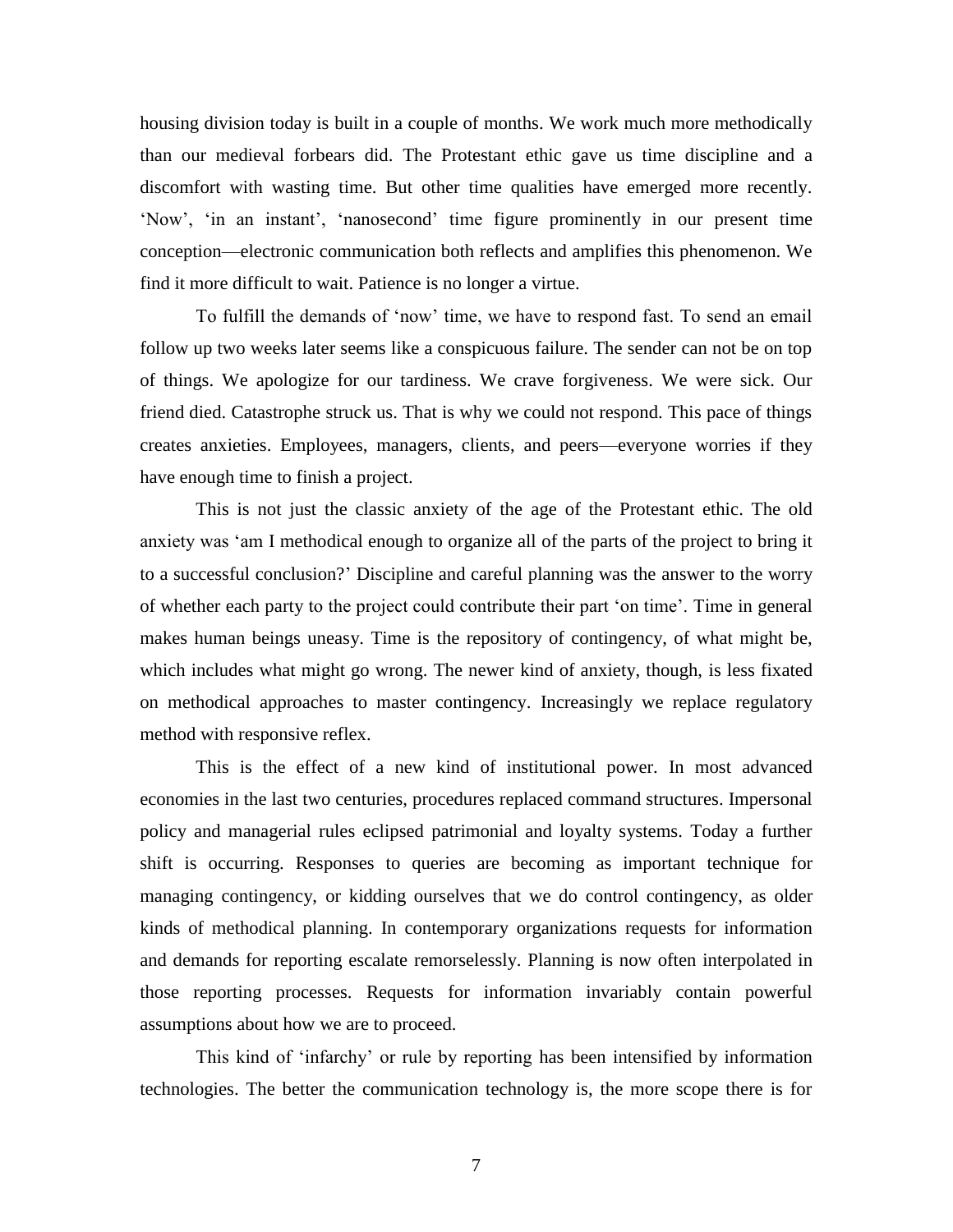reporting. Those who most emphatically inhabit the world of infarchy are the contemporary knowledge classes. These are the technical and professional classes that constitute a large and growing proportion of the workforce in the most advanced economies.

The spiraling demands of infarchy help us understand a paradoxical phenomenon observable in the last forty years. The wealth of the major economies has grown substantially. The knowledge classes have done well. And yet the real working time of these classes has also grown. In the nineteenth century, the affluent were time rich. Even mid-ranked British civil servants had time in their afternoons to write novels if so inclined. Today professional and technical classes are time poor, while the traditional working classes, now a small proportion of the workforce, have become time rich. They are the leisure classes of the twenty-first century.

In a 2006 study for the Federal Reserve Bank of Boston, Mark Aguiar and Erik Hurst report that in the United States since 1965 the working hours of males have declined from 42-51 hours to the current 36-40 hours, a gain in leisure time of 6-11 hours per week.<sup>2</sup> About ten percent of the working population, a segment composed mainly of poorly educated and low income workers, has gained an additional 14 hours per week in leisure time.<sup>3</sup> Highly educated and high income workers on the other hand have experienced much smaller gains in leisure time. $4$  In 1965, less educated men and highly educated men spent the same number of average hours per week in market work and in leisure (52 hours and 104 hours respectively). In the intervening period, however, total market work fell by 14.3 hours per week for less educated men compared with 8.7 hours per week for highly educated men. The divergence between the two groups has been particularly marked since 1993, which marked the beginning of mass participation in computer-mediated network communications.

Increase in relative working time among the affluent is in part an effect of increased connectivity. I say 'in part' because the opposite is also true. It might seem contradictory to say, but part of the reason for time scarcity in capital rich societies is the need for the creative core of the workforce to *disconnect*. The most successful modern economies are caught in an interesting tension between intensive demands to connect and a less visible but no less important logic that drives executive, professional and technical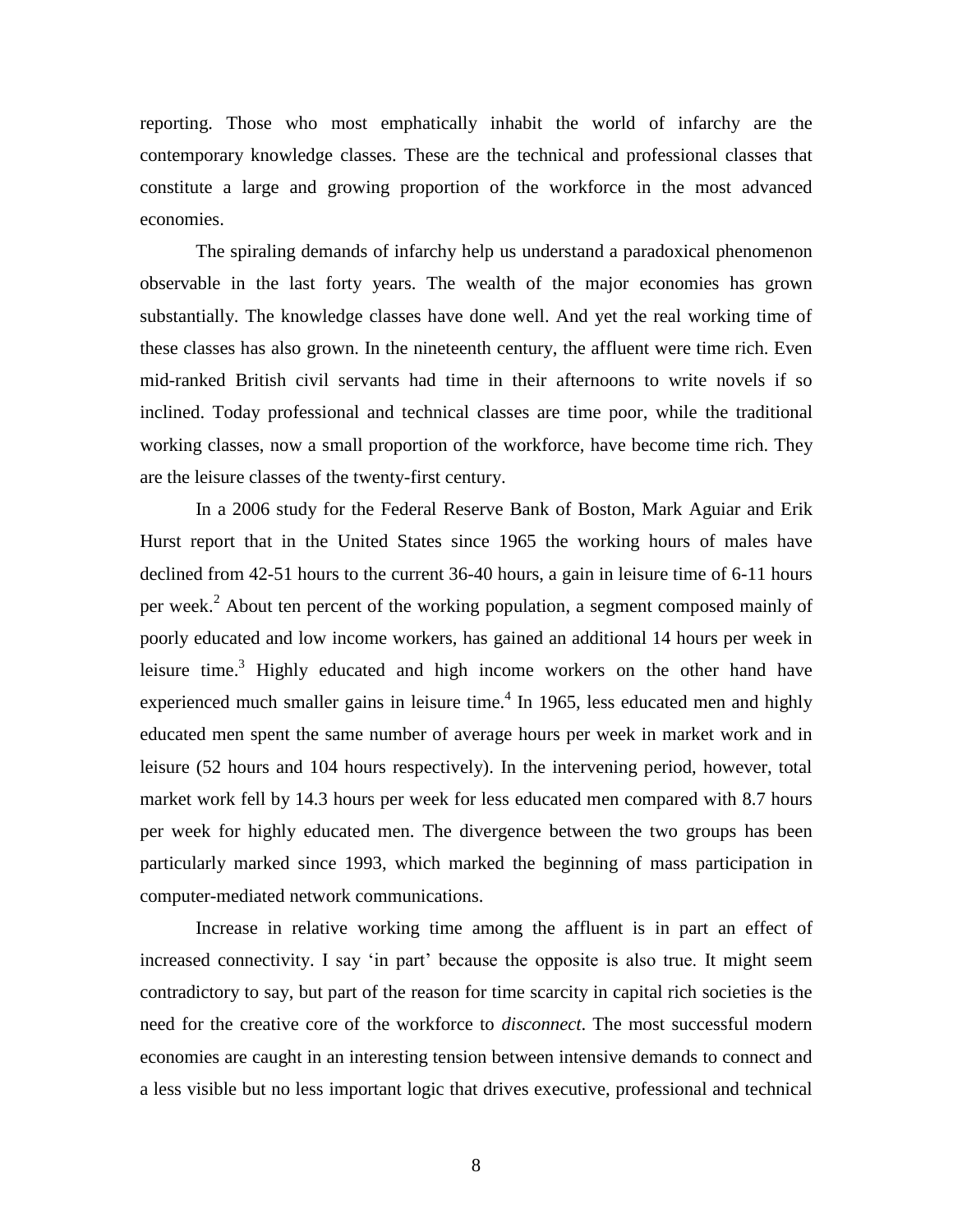staff into forms of retreat away from the demands generated by the frenetic drive to communicate that characterizes network societies. Both retreat *and* connection consume large amounts of time.

Connectivity not only 'takes' time but it also prompts the theft of time. The professional-technical workforce resists this theft by 'burrowing' strategies designed to protect their time from being consumed by voracious claims on their attention. The drivers of this dynamic are many-fold. On one level, it is a function of the professionaltechnical workforce being accessible 24/7. This is not merely a technological phenomenon. It is also social psychological in its nature. People have difficulty switching off their mobile phones or shutting down their email. This is a psychological reflex. If someone is trying to communicate with us, we find this hard to ignore, even in a message-saturated world. This reflex is buried deeply. It is the mother's response to the crying infant. We are pre-programmed to respond. In a world that places a high functional value on response times, this programming is reinforced. The anger of the consumer trapped in a queue is visceral. In the distant past, individuals thought nothing of waiting for days. For traditional societies, waiting was the social norm. Only the highranked did not expect to wait. In advanced economies, the opposite now applies. To wait is insufferable. To make a person wait is a denial of service. If you want to upset me, make me wait.

Even seconds today count as a long time in rich societies. One new measure of social advancement is the speed of web connectivity. The faster the download, the better it is. This is driven by expectations of response. In the first place, we expect fast response from the machines, the servers that provide the information that we want. In the second place, perhaps less visible, but even more potent, we expect fast responses from those we communicate with. 'Why didn't you answer my email?' is a sure sign that one of our peers or clients, an employee or boss, is not happy with us. We have ignored this person. We have denied our communicant recognition.

Yet despite our desire for recognition, we also know that it is rarely forthcoming. We suspect that the smile and the handshake of the old-fashioned salesman is a myth. We are skeptical that we can get what we want. So we are likely to be happier these days dealing with machines: shopping online means that we can purchase our new camera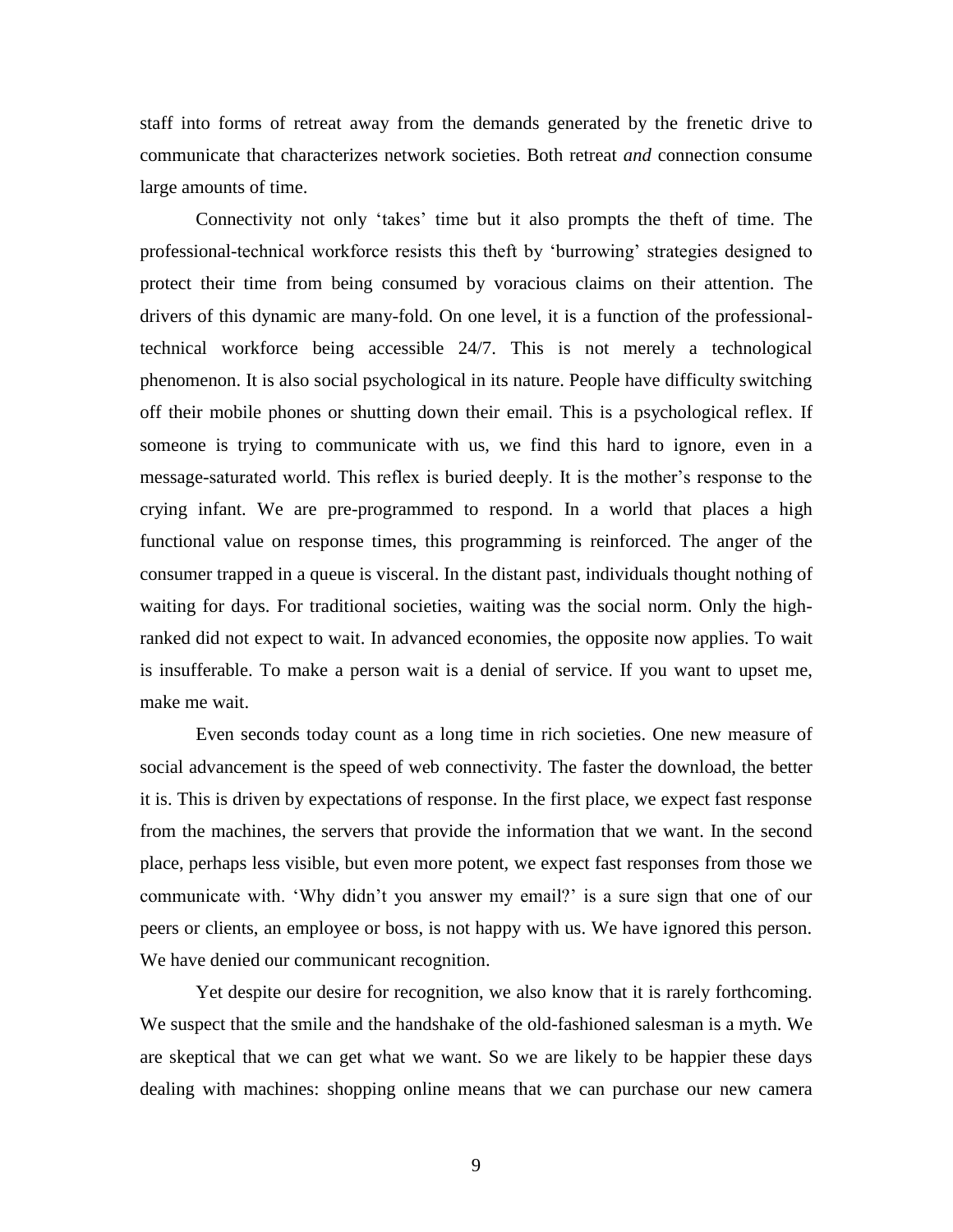without having to deal with a sales clerk. As long as the vendor's server is fast and reliable, human-to-machine interaction is better for many purposes. Machines want programmed responses from us ('click one of the items on the pull-down menu') but if the information design is good, we are at least spared too much mucking around. We trade off personal recognition for machine speed. We don't think that Amazon.com welcoming us by name is really recognition—but at least we don't have to wait to be served. We can move at our own desired pace: *fast*.

The prevailing norm in the world of speed is that delay is unacceptable. Or if there is a delay, the supervening expectation of those who are delayed is to be told *why* there is a delay. Dissatisfaction escalates rapidly when the following question takes shape: 'why is this infernal organization not informing me of the reasons why there is a delay?' But that only begs the question of why delay in itself is such a bug bear to us? One answer is that 'your delay is costing me time'. Time is (now) a scarce factor of production. Those who are short of it, guard it jealously. So much so, it reaches the point where if you are wasting my time, you are thieving it as well. Time has become not only a key economic factor but a moral one as well.

Waste is an economic idea. Theft is a moral and legal concept. In the contemporary economy of time, waste (which is in your self interest to stop) turns into theft (which is you having an impact on someone else). If you waste your capital on buying fancy pleasure boats that is your business. I don't care. Nature will take its course, and you will eventually go out of business. But I do care if you are wasting not just your assets but my time as well. Such behavior on your part implies an interesting paradox that you can waste what belongs to me. How capricious of you!

Yet is this true? Can you really waste what belongs to me? The answer to this question rests to some extent on the ambiguity of the word 'belongs'. Does time 'belong' to me? Is time 'mine' and 'thine'? Can I *own* time? There is not a simple or unequivocal answer to this. Time is part of the human commons. If it can be possessed then it is a kind of common property, which everyone has a stake in. I can be efficient or not with my own time. I can organize and deploy it well or badly. Yet the efficient expenditure of my time also depends on others being efficient with their time and not forcing me to 'wait in line'. So, yes, it is possible if paradoxical that you can waste what belongs to me.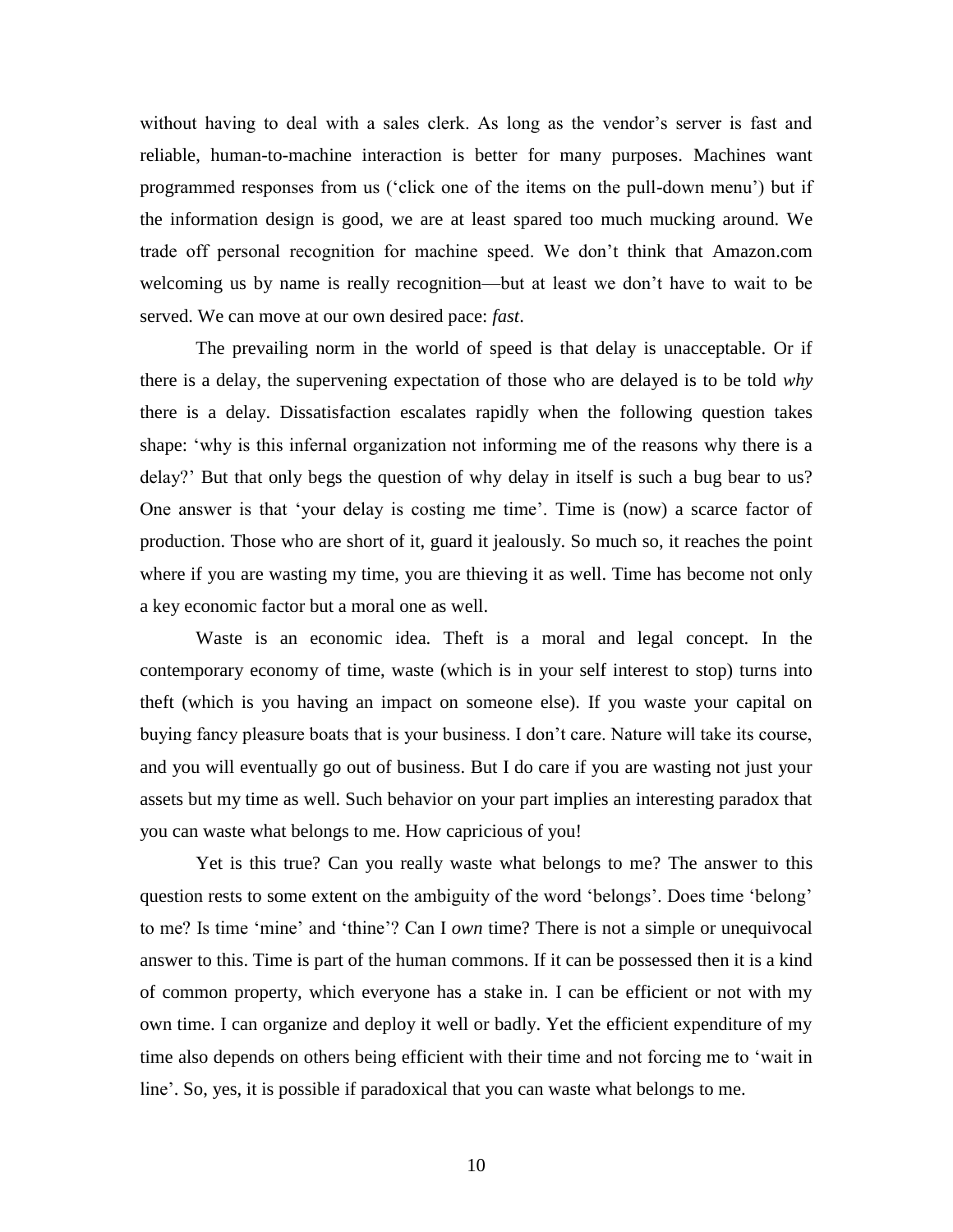#### **The Time Economy of Inventive Thinking**

In any society that has a lot of time on its hands, this paradox is neither visible nor important. In a knowledge economy, the obverse is true. The economy of time comes to the fore. This is because of the further and deeper paradox of these economies. Knowledge economies prosper because they are 'clever'. This simply means that they are good at inventing efficient processes. These processes save energy, time, and money. The arts and the sciences both contribute to this. But the thinking required to conceive of ideas that translate into the economies and efficiencies, as well as the elegancies and beauties, of successful societies is time intensive. You need to spend a lot of time in order to save even more time.

Time is a scarce factor of production in knowledge economies in part because thinking 'takes' time. It would not be true to say that thinking 'steals' time or that it 'wastes' time, though some people would disagree with this. Indeed a common charge raised against those who do think is that they are wasting everyone else's time. In this view, thinking is a form of idling—which in a way it is. Thinking has its active thunderbolt like moments. Quickness of wit, after all, is a characteristic of intelligence, but then so is persistence. As it turns out, persistence (which implies a kind of slowness) is even more characteristic of intelligence than is being quick witted.

Any work that solves problems, develops strategies, creates breakthroughs, invents new methods, coins new concepts and the like requires prolonged concentration. Flashes of inspiration do happen, but not before an extended rumination on the issue at hand. Such reflection takes time. It draws on the common social fund of time. Societies and organizations have to 'make' time for it. Making time is a cost. Often this time seems to have no obvious pay off. Thinking therefore appears to be a waste of time.

The time of invention is paradoxical. Inventiveness, be it conceptual or practical, reduces the time that we spend doing something. We figure out ways of doing what we do more artfully, more gracefully, more seamlessly and more economically. But inventive thinking is not quick. The time we spend in reflection is prolonged. It is not at all evident that there are any technological short cuts that can speed up the process of thought. No kind of 'brain storming' or 'concept mapping' software performs operations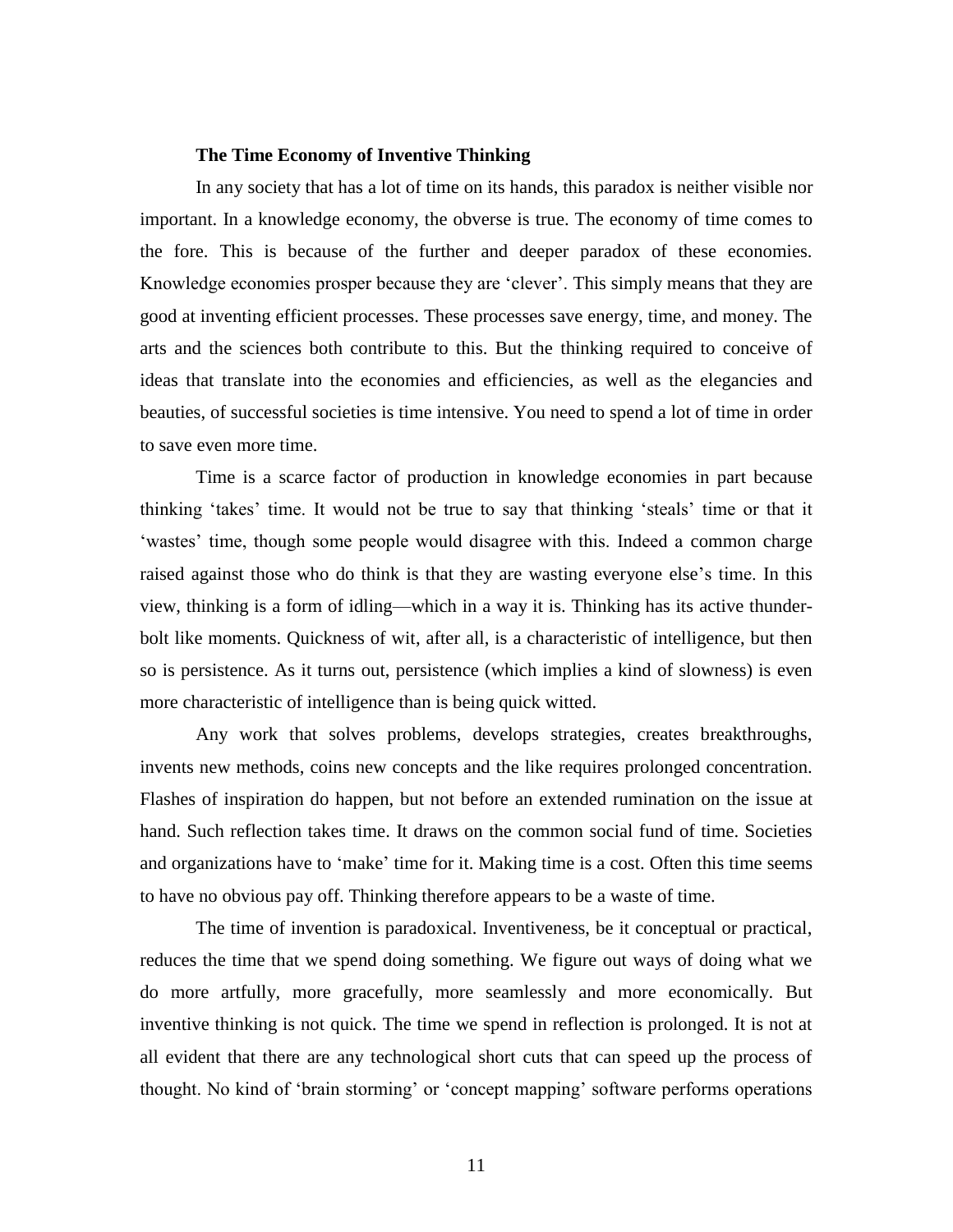that resemble anything like the human mind. None of these programs rise above the level of gimmicks.

This is not to deny that there are some viable kinds of artificial intelligence. It is easy to foresee that one day soon electronic filing will be done by robotic intelligent software agents. They will do a better job than I do with my electronic filing. In principle any activity that has a formula-pattern can be mimicked by intelligent software agents. But it is inventive thinking that discovers and forms those patterns in the first place. It is not clear that software could ever mimic this creative or formative kind of intelligence. At the very least, before this is possible, if it ever is, we would need to know much more about the operations of the human imagination and its intuitive structures.

Gifted CEOs, brilliant generals, legendary statesmen, mercurial inventors—all can make 'leaps' of imagination that, in some cases, are staggering. They make connections—cognitive connections—that are not just unprecedented but many of them are even very unlikely. But what has been recognized over the past century is that there are also some societies that are very good at encouraging imaginative leaps of this kind. These same societies are also responsible for the large part of wealth creation, both historically and recently.<sup>5</sup> These societies invent new kinds of work, new products, new technologies and new ways of financing business. Underpinning this is the advancement of the arts and the sciences.

All of this in turn places great demands on the social imagination. The core of knowledge economies is built around an ability to mobilize imaginative capabilities and to make unprecedented cognitive connections. These capacities are not just individual. How far thought goes, how deeply, how richly, how adventurously it extends depends on the society. Mostly it does not extend far. But in some cases it extends very far indeed. Cognitive connectivity, the imaginative capacity to put together things that no one has hitherto thought of combining, stands in sharp contrast to that other kind of connectivity—the connectivity of the network society. One demands responsiveness, the other cuts responsiveness short.

Thinking is a solitary activity. No one ever white boarded a great concept. We communicate the results of thinking, but thinking shuns the public spot light. It does this for a very important reason. It needs to be insulated from distraction. Most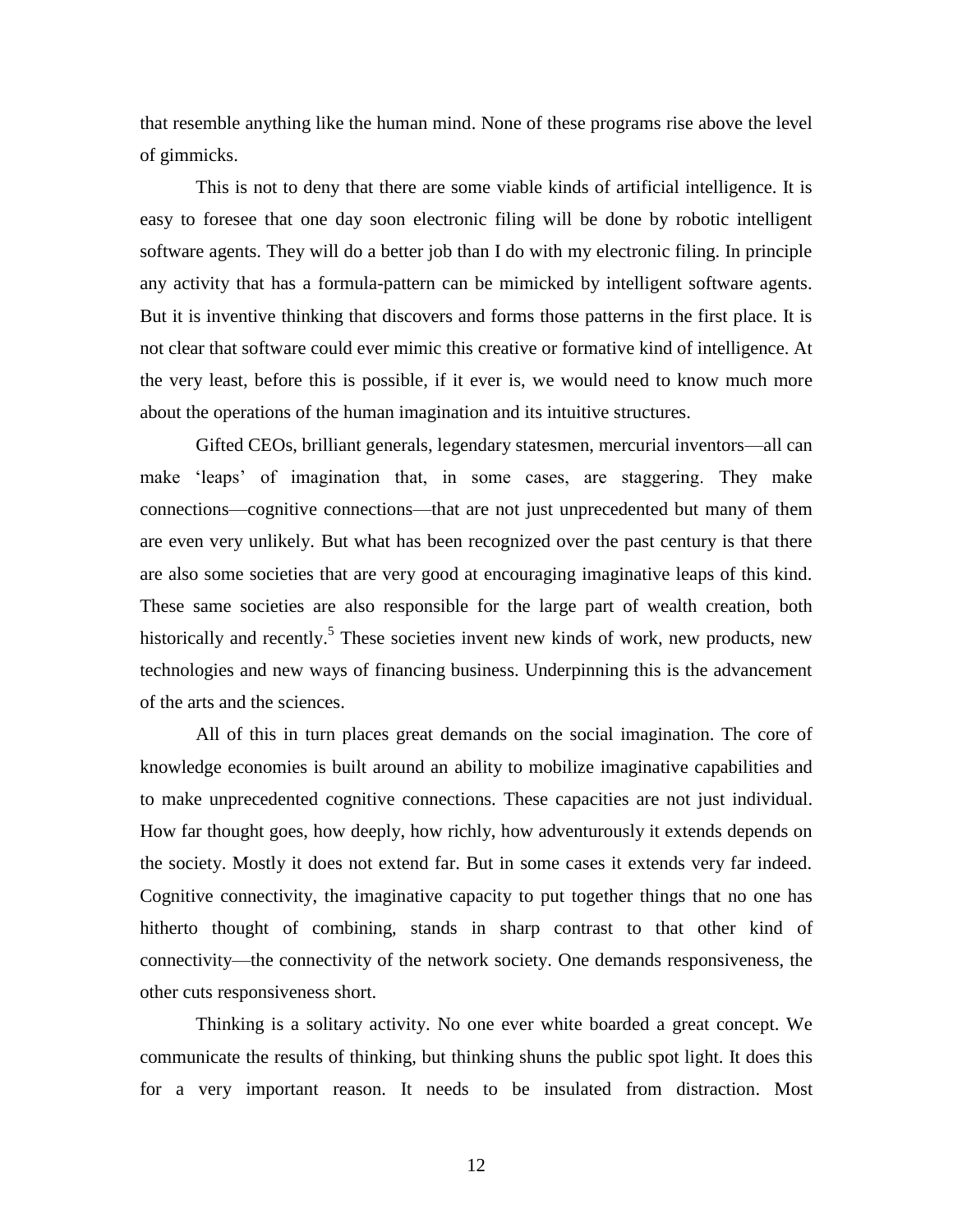communication is a form of distraction. The responses called forth from others detract from inventive thinking. To think creatively we have to be free from emails, phone calls, text messages, and the like. We need to be incommunicado.<sup>6</sup>

The American artist Bob Dylan once gave a very good explanation as to why this is so. He observed that he was mortified to even think that he was a celebrity. 'I'm not one, and I never want to be one. I lead a very insular existence. It's different onstage, because those people look at me as a performer. By being a celebrity, you loose your anonymity. It short-circuits your creative powers when people come up and interrupt your train of thought. They consider you completely approachable. And you can't be rude to people, so basically you shut yourself down. I know I do. I shut myself down when people want to come up and want to shake my hand or want to talk. That's just dead time $^{7}$ 

Freedom from the white noise of communication was once called contemplation. That sounds a very old-fashioned word but it is an important one in a world of pervasive chatter. A 2004 University of California Irvine study calculated that the typical information worker today is interrupted or interrupts themselves on average every eleven minutes. This is either because of an incoming email, phone call or tap on the shoulder or because of halting a task to do the same to others.<sup>8</sup> A study by the informationtechnology research firm Basex calculated that interruptions now average of 2.1 hours of every working day, or 28 per cent of an average person's working time.<sup>9</sup>

If you are continually distracted in this manner, or if you open your office door to anyone, anytime, then you will ensure that whatever creative powers you have will be short-circuited. If you are completely approachable, even if you believe that such openness makes you a 'good guy' around the office, then whatever time you think you have for inventive thinking is dead time. Creativity requires that we shut ourselves down. We have to draw the shutters firmly closed. Not forever—we are not hermits. But for a sustained time that is a lot longer than eleven minutes. This is because inventive thinking is a prolonged activity of the mind. It relies on the capacity to temporarily disconnect ourselves from the world. And in this lies the irony of our present condition.

Knowledge economies and their infarchies have made connectivity pervasive. Network computing was the great inventive moment of the information society. But, in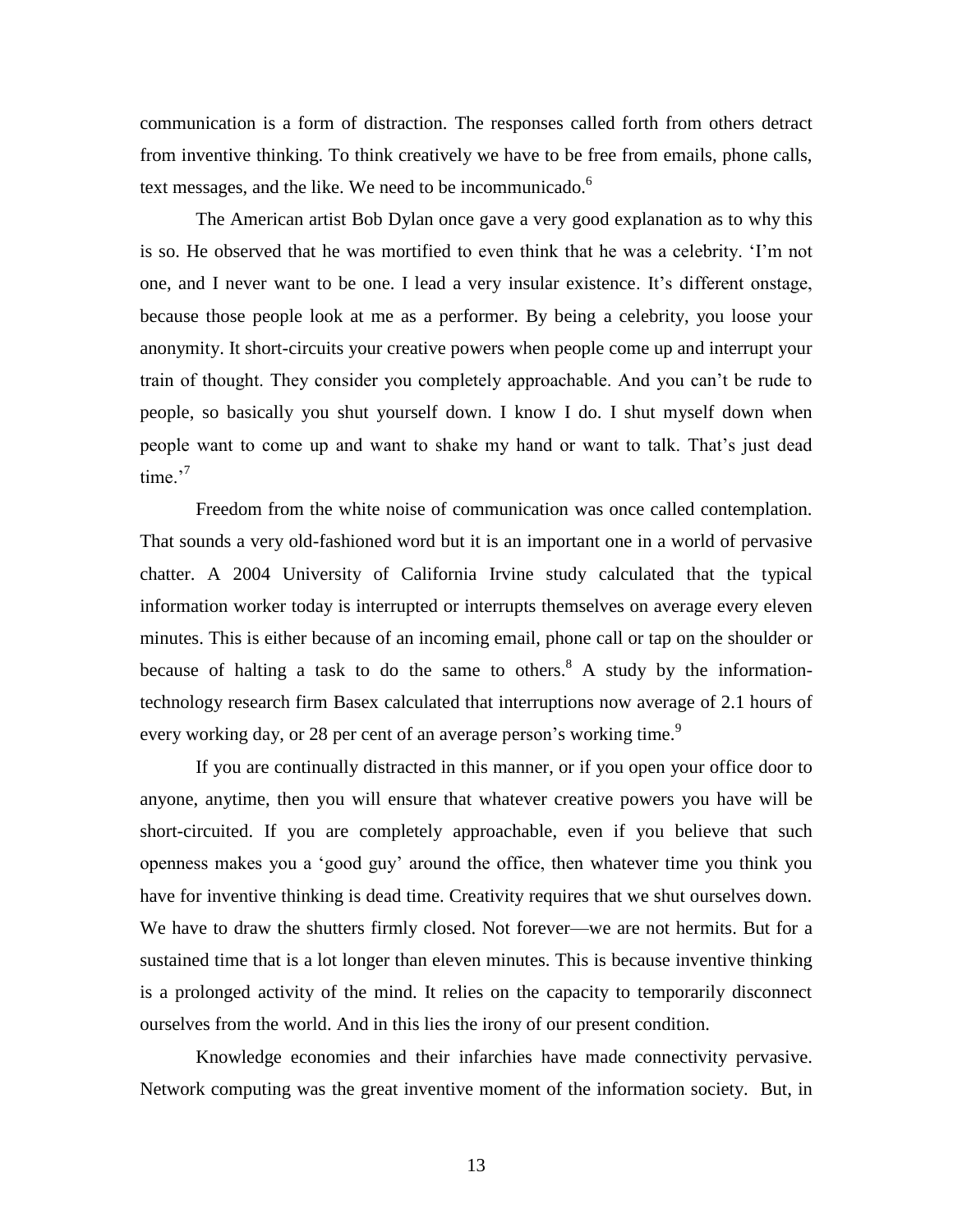order to be creative, the inventive core of this society has to disconnect itself from its own network connections. It has to do this in order to have time to think. Connection brings benefits but so does disconnection. The art of a successful knowledge economy means being to connect and disconnect simultaneously.

Today I am taking my PDA with me. But tomorrow I will leave it at home. Tomorrow I am disconnecting. I am going to shut myself down.

 **Peter Murphy** is Associate Professor of Communications at Monash University. His books include *Dialectic of Romanticism* (2004) and *Civic Justice* (2001).